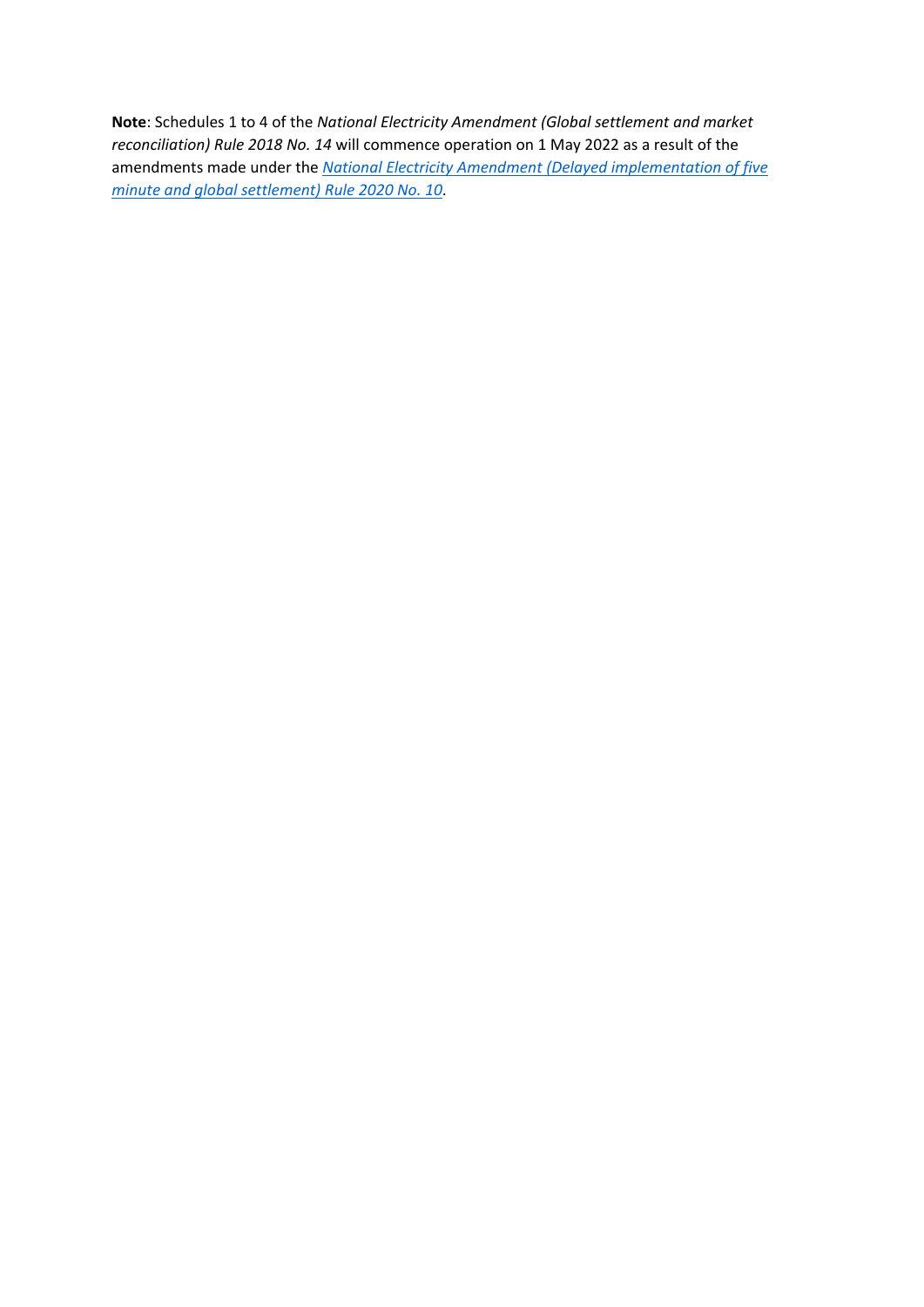

### **National Electricity Amendment (Global settlement and market reconciliation) Rule 2018 No. 14**

under the National Electricity Law to the extent applied by:

- (a) the National Electricity (South Australia) Act 1996 of South Australia;
- (b) the Electricity (National Scheme) Act 1997 of the Australian Capital Territory;
- (c) the Electricity National Scheme (Queensland) Act 1997 of Queensland;
- (d) the Electricity National Scheme (Tasmania) Act 1999 of Tasmania;
- (e) the National Electricity (New South Wales) Act 1997 of New South Wales;
- (f) the National Electricity (Victoria) Act 2005 of Victoria;
- (g) the National Electricity (Northern Territory)(National Uniform Legislation) Act 2015; and
- (h) the Australian Energy Market Act 2004 of the Commonwealth.

The Australian Energy Market Commission makes the following Rule under the National Electricity Law.

John Pierce Chairman Australian Energy Market Commission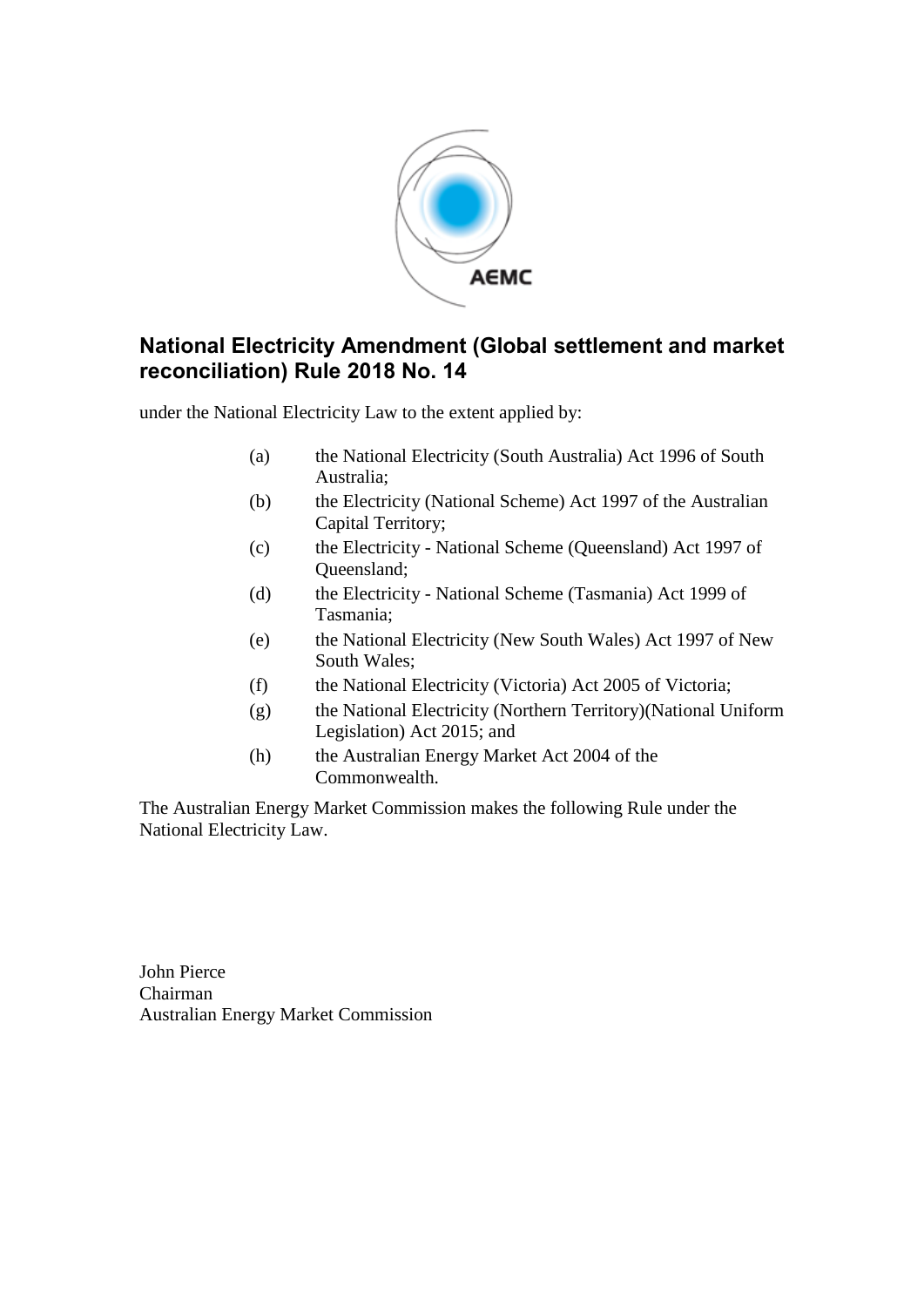## **National Electricity Amendment (Global settlement and market reconciliation) Rule 2018 No. 14**

### **1 Title of Rule**

This Rule is the *National Electricity Amendment (Global settlement and market reconciliation) Rule 2018 No.14*.

### **2 Commencement**

Schedules 1 to 4 of this Rule commence operation on 6 February 2022.

Schedule 5 of this Rule commences operation on 13 December 2018.

### <span id="page-2-0"></span>**3 Amendment of the National Electricity Rules**

The National Electricity Rules are amended as set out in [Schedule 1.](#page-3-0)

## <span id="page-2-1"></span>**4 Amendment of the National Electricity Rules**

The National Electricity Rules are amended as set out in [Schedule 2.](#page-9-0)

## <span id="page-2-2"></span>**5 Amendment of the National Electricity Rules**

The National Electricity Rules are amended as set out in [Schedule 3.](#page-10-0)

### <span id="page-2-3"></span>**6 Amendment of the National Electricity Rules**

The National Electricity Rules are amended as set out in [Schedule 4.](#page-14-0)

### <span id="page-2-4"></span>**7 Savings and Transitional Amendments to the National Electricity Rules**

The National Electricity Rules are amended as set out in [Schedule 5.](#page-15-0)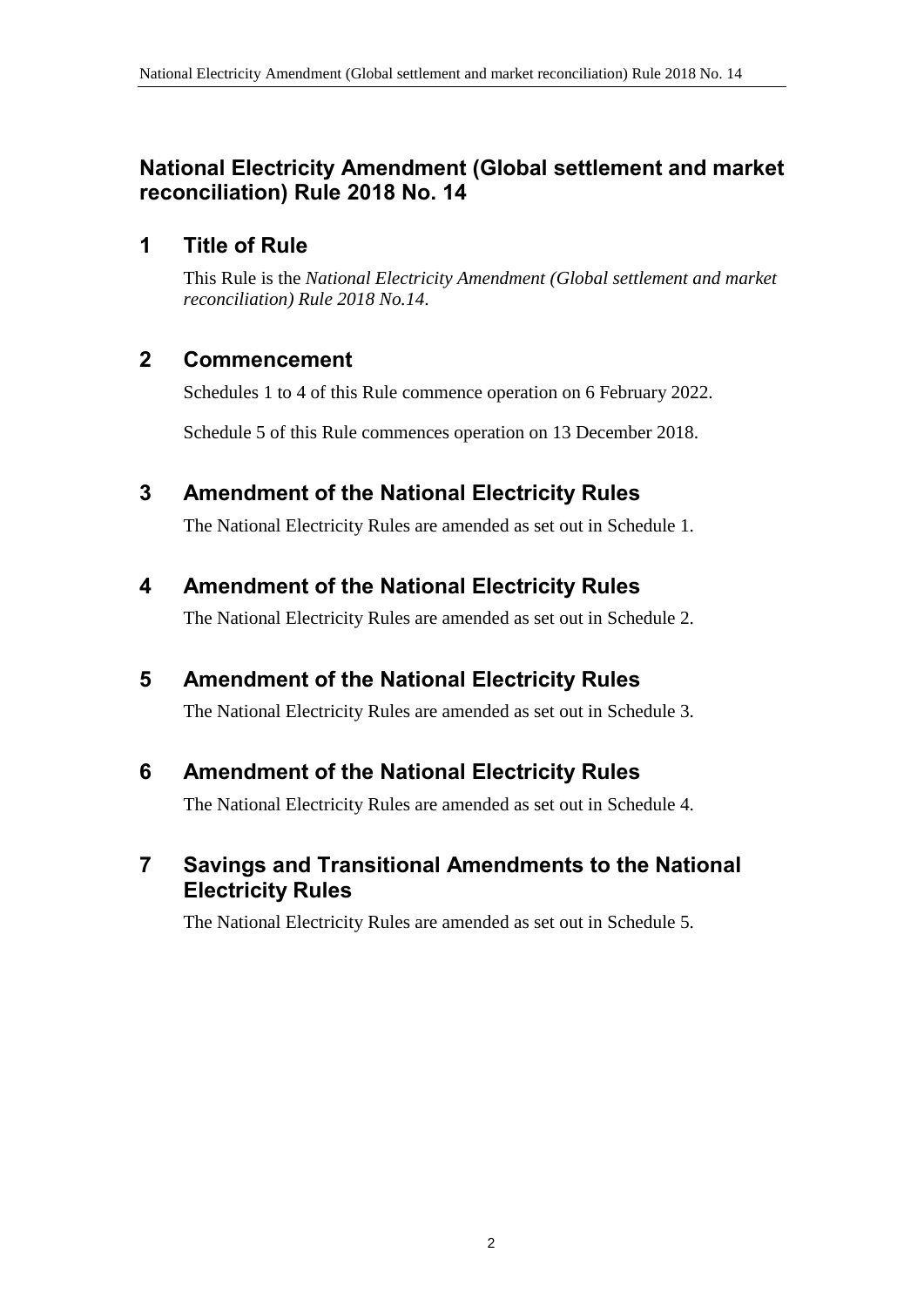## <span id="page-3-0"></span>**Schedule 1 Amendment to the National Electricity Rules**

[\(Clause 3\)](#page-2-0)

# **[1] Clause 2.2.4 Market Generator**

Omit clause 2.2.4(a), and substitute:

(a) A *generating unit* must be classified as a *market generating unit* unless *AEMO* approves its classification as a *non-market generating unit* in accordance with clause 2.2.5(a).

## **[2] Clause 2.2.5 Non-Market Generator**

Omit clause 2.2.5(a), and substitute:

(a) A *generating unit* whose entire output is consumed by a *market load* at the same *connection point*, at which there is not expected to be any *sent out generation*, must be classified as a *non-market generating unit*.

### **[3] Clause 3.15.3 Connection point and virtual transmission node responsibility**

Omit clause 3.15.3(b) and substitute:

(b) No person is *financially responsible* for a *virtual transmission node*.

## **[4] Clause 3.15.3 Connection point and virtual transmission node responsibility**

In clause 3.15.3, after paragraph (b), insert:

- (c) Any difference between:
	- (i) the *energy* flow *metered* at a *transmission network connection point* that is not a *market connection point*; and
	- (ii) the aggregate *loss factor*-adjusted *metered energy* amounts for all *market connection points* assigned to that *transmission network connection point*,

is to be determined and allocated in accordance with clause 3.15.4 and 3.15.5.

## **[5] Clause 3.15.4 Adjusted energy amounts connection points**

In clause 3.15.4, omit the heading and substitute: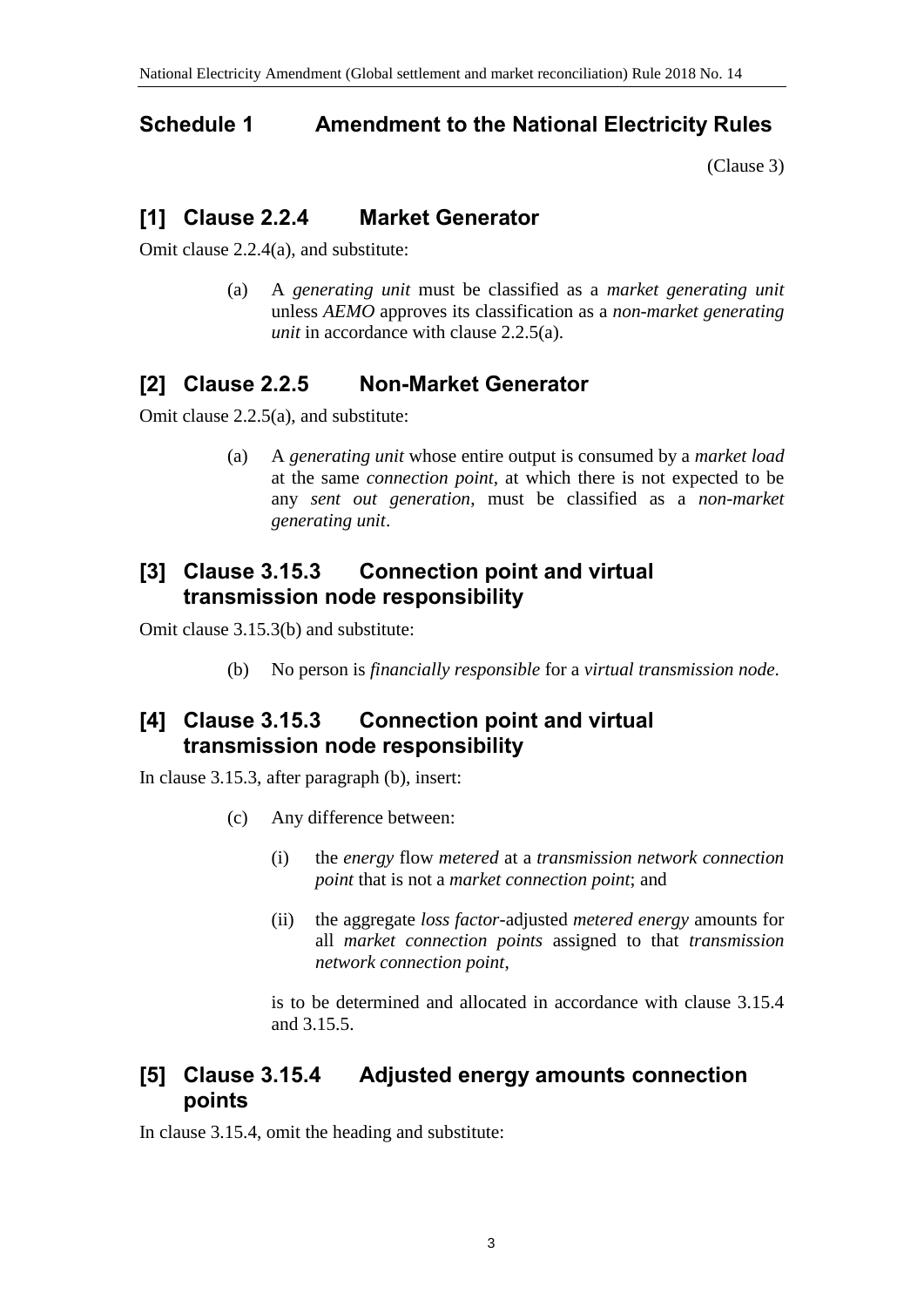### **3.15.4 Adjusted gross energy amounts – connection points**

### **[6] Clause 3.15.4 Adjusted gross energy amounts – connection points**

Omit clause 3.15.4 and substitute:

- (a) For each *market connection point* that is a *transmission network connection point*, the *adjusted gross energy amount* for a *trading interval* is the *metered energy*, being the amount of electrical *energy*, expressed in MWh, flowing at the *connection point* in the *trading interval*, as recorded in the *metering data* in respect of that *connection point* and that *trading interval* (expressed as a positive value where the flow is towards the *transmission network connection point* to which the *connection point* is assigned and a negative value where the flow is in the other direction).
- (b) Where a *connection point* is not a *transmission network connection point*, the *adjusted gross energy* amount for that *connection point* for a *trading interval* is calculated by *AEMO* by applying the following formula:

 $AGE = (ME \times DLF) + UFEA$ 

where:

AGE is the *adjusted gross energy* amount to be determined;

ME is the amount of electrical *energy*, expressed in MWh, flowing at the *connection point* in the *trading interval*, as recorded in the *metering data* in respect of that *connection point* and that *trading interval* (expressed as a positive value where the flow is towards the *transmission network connection point* to which the *connection point* is assigned and a negative value where the flow is in the other direction)

DLF is the *distribution loss factor* applicable at that *connection point*; and

UFEA is the share of unaccounted for *energy* allocated to that *connection point* under clause 3.15.5.

## **[7] Clause 3.15.5 Adjusted energy - transmission network connection points**

In clause 3.15.5, omit the heading and substitute: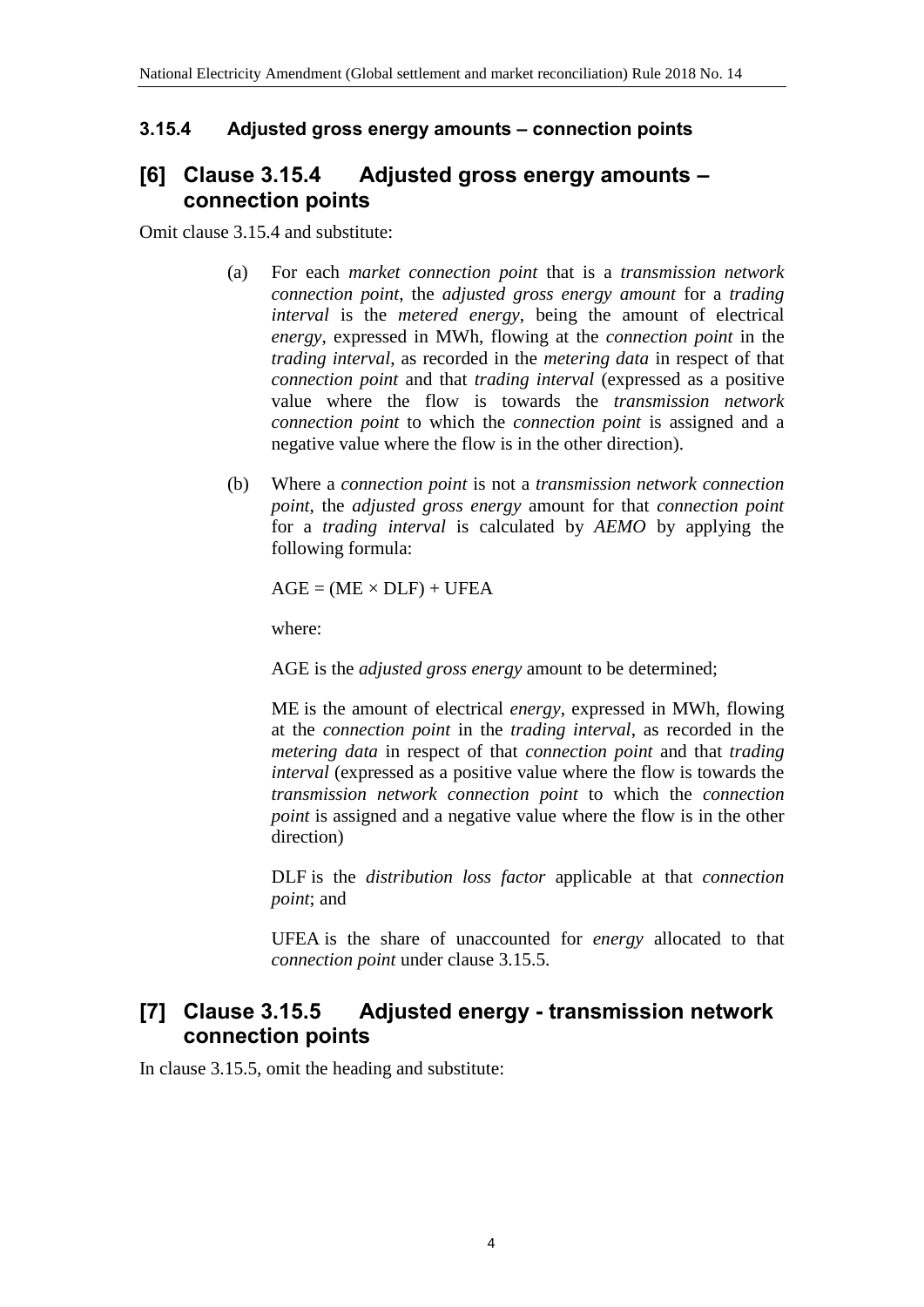#### **3.15.5 Unaccounted for energy adjustment – local areas**

### **[8] Clause 3.15.5 Unaccounted for energy adjustment local areas**

Omit clause 3.15.5 and substitute:

(a) For each *local area*, an amount representing unaccounted for *energy* is determined by *AEMO* for each *trading interval* by the following formula:

UFE = TME - DDME - ADME

where:

UFE is the total unaccounted for *energy* amount (in MWh) to be determined;

TME is the amount of electrical *energy*, expressed in MWh, flowing at each of the *transmission network connection points* in the *local area* in the *trading interval*, as recorded in the *metering data* in respect of each of the *transmission network connection points* for that *trading interval* (expressed as a positive value where the flow is towards the *transmission network*, and negative value where the flow is in the other direction);

DDME is the amount of electrical *energy*, expressed in MWh, flowing at each of the *distribution network connection points* in the *local area* which are connected to an adjacent *local area*, in the *trading interval*, as recorded in the *metering data* in respect of each of those *distribution network connection points* for that *trading interval* (expressed as a negative value where the flow is towards the adjacent *distribution network*, and positive value where the flow is in the other direction) adjusted by the *distribution loss factor* applicable at that *connection point*; and

ADME is the aggregate of the amounts represented by (ME x DLF) for that *trading interval* for each *connection point* assigned to the *transmission network connection point* or *virtual transmission node*, for which a *Market Participant* (other than a suspended *Market Participant*) is *financially responsible* (and in that aggregation positive and negative *adjusted gross energy* amounts are netted out to give a positive or negative aggregate amount).

#### **Note**

The DDME value for a local area that is connected to an adjacent local area will appear in the calculation of UFE for both local areas. A positive energy flow for the calculation of UFE for one local area would correspond to a negative flow for the calculation of UFE for the other local area.

(b) The unaccounted for *energy* amount determined by *AEMO* under paragraph (a) in a *local area* is to be allocated to all *market*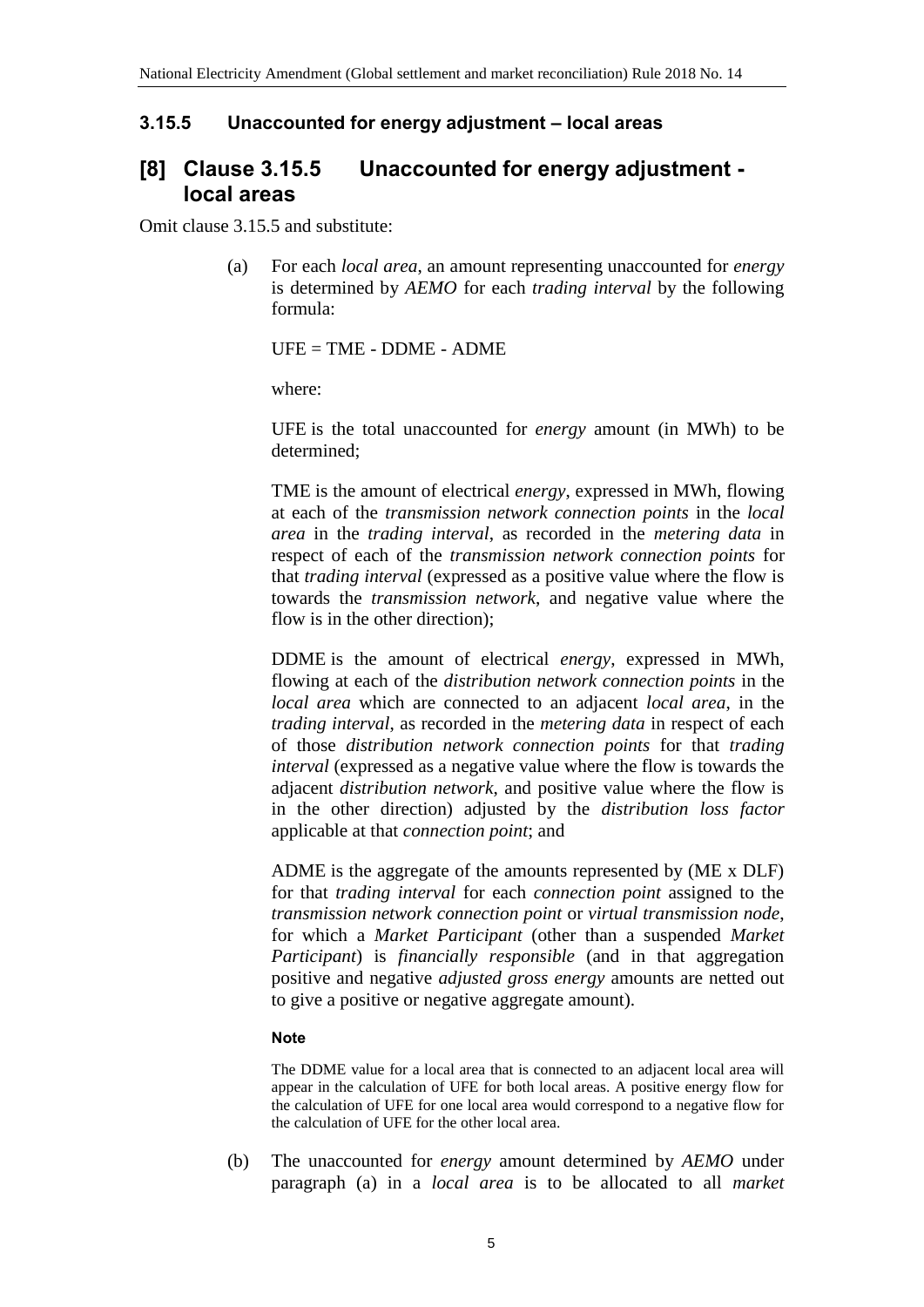*connection points* in that *local area* where the amount of electrical *energy* flowing at the *connection point* is expressed as a negative value.

(c) The allocation of the total unaccounted for *energy* amount determined under paragraph (a) for every *distribution network connection point* in a *local area* where the amount of electrical *energy* flowing at the *connection point* is expressed as a negative value is determined by *AEMO* by the following formula:

 $UFEA = UFE$  x (DME/ADMELA)

where:

UFEA is the allocation of the unaccounted for *energy* amount (in MWh) for the relevant *connection point* and *trading interval*;

UFE is the unaccounted for *energy* amounts determined under paragraph (a) for the *local area*;

DME is the amount represented by (ME- x DLF) for the relevant *connection point* and *trading interval* where:

ME- is the amount of electrical *energy*, expressed in MWh, flowing at the *market connection point* in the *trading interval*, as recorded in the *metering data* in respect of that *market connection point* and that *trading interval* (where the flow is away from the *transmission network connection point* to which the *market connection point* is assigned); and

DLF is the *distribution loss factor* applicable at that *market connection point*; and

ADMELA is the aggregate of the amounts represented by DME for that *trading interval* for each *market connection point* in that *local area*, for which a *Market Participant* (other than a suspended *Market Participant*) is *financially responsible*.

(d) *AEMO* must *publish* information to enable each *Market Customer* in a *local area* to verify the unaccounted for *energy* amounts allocated to that *Market Customer's market connection points* in that *local area* under paragraph (b) for each *trading interval* in accordance with a procedure developed and *published* by *AEMO*.

## **[9] Clause 3.15.5A Adjusted energy - virtual transmission nodes**

Omit clause 3.15.5A and substitute "[**Deleted**]".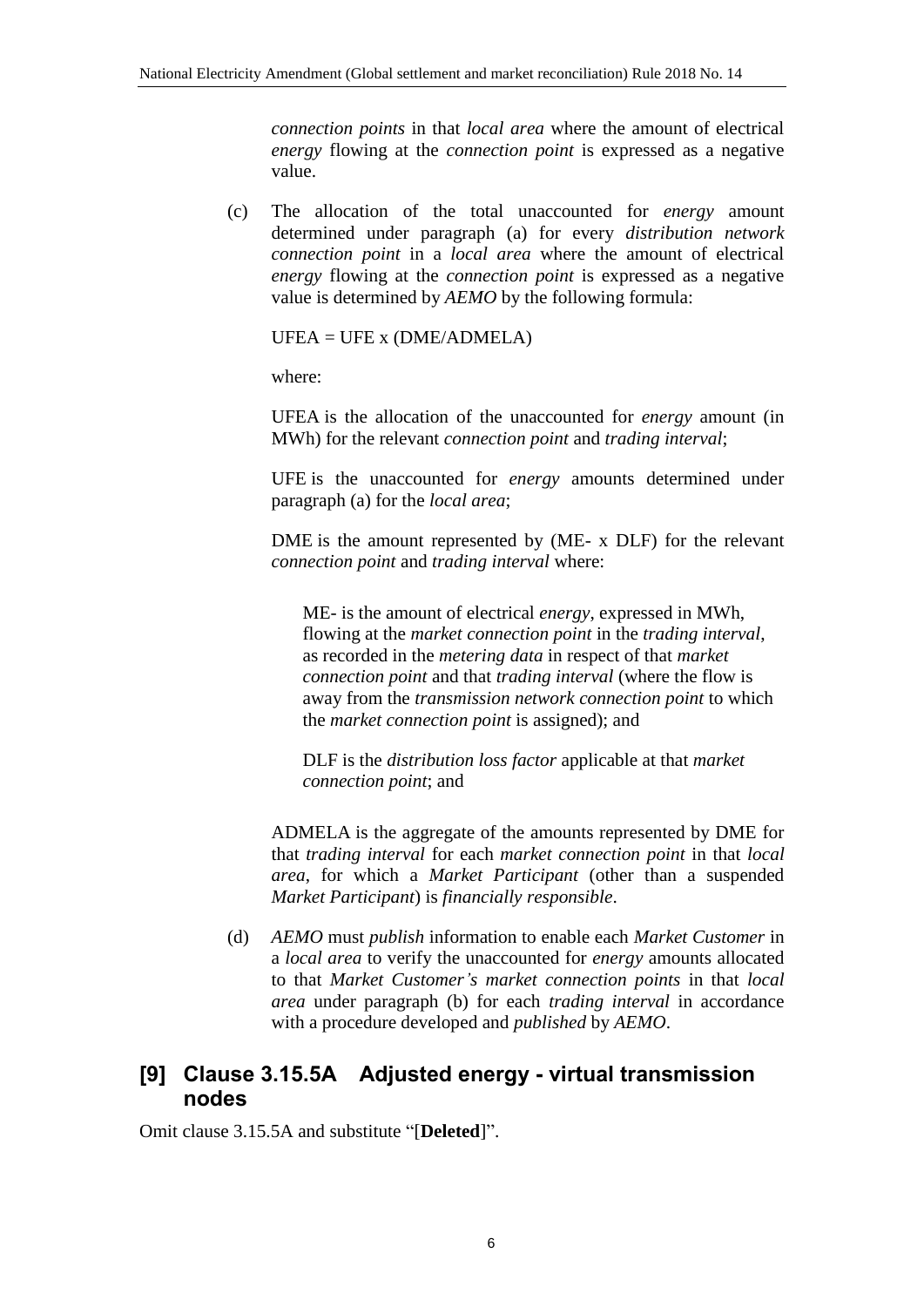## **[10] New clause 3.15.5B Reporting by AEMO on unaccounted for energy trends**

After clause 3.15.5A, insert:

### **3.15.5B Reporting by AEMO on unaccounted for energy trends**

#### **AEMO to report on unaccounted for energy trends**

- (a) At least once each year, *AEMO* must in accordance with the *UFE reporting guidelines*, prepare and publish on its website a report setting out:
	- (1) *AEMO's* summary and analysis of the total unaccounted for *energy* amounts in each *local area* over the reporting period;
	- (2) *AEMO's* analysis of the unaccounted for *energy* amounts in each *local area* in the reporting period against benchmarks determined by *AEMO* acting reasonably;
	- (3) *AEMO's* analysis of the sources of unaccounted for *energy* in each *local area*;
	- (4) *AEMO's* recommendations to improve visibility of unaccounted for *energy* in each *local area*; and
	- (5) *AEMO's* recommended actions to reduce the amounts of unaccounted for *energy* in each *local area*, including without limitation any actions that *AEMO* recommends ought to be taken by *Market Participants*, *Network Service Providers*, the *AER* or *AEMO*.
- (b) The purpose of the report required under paragraph (a) is for *AEMO* to provide information and analysis of unaccounted for *energy* in each *local area* to facilitate efficient decreases in unaccounted for *energy* over time.
- (c) *Network Service Providers*, *Market Participants*, *Metering Data Providers*, *Metering Providers*, *Embedded Network Managers* and *large customers* must provide to *AEMO* such information and assistance as *AEMO* reasonably requires to prepare the report required under paragraph (a).

### **UFE reporting guidelines**

(d) *AEMO* must determine, maintain and *publish UFE reporting guidelines* that set out *AEMO's* approach to preparing and *publishing* the report required under paragraph (a), including how the purpose of the report will be achieved.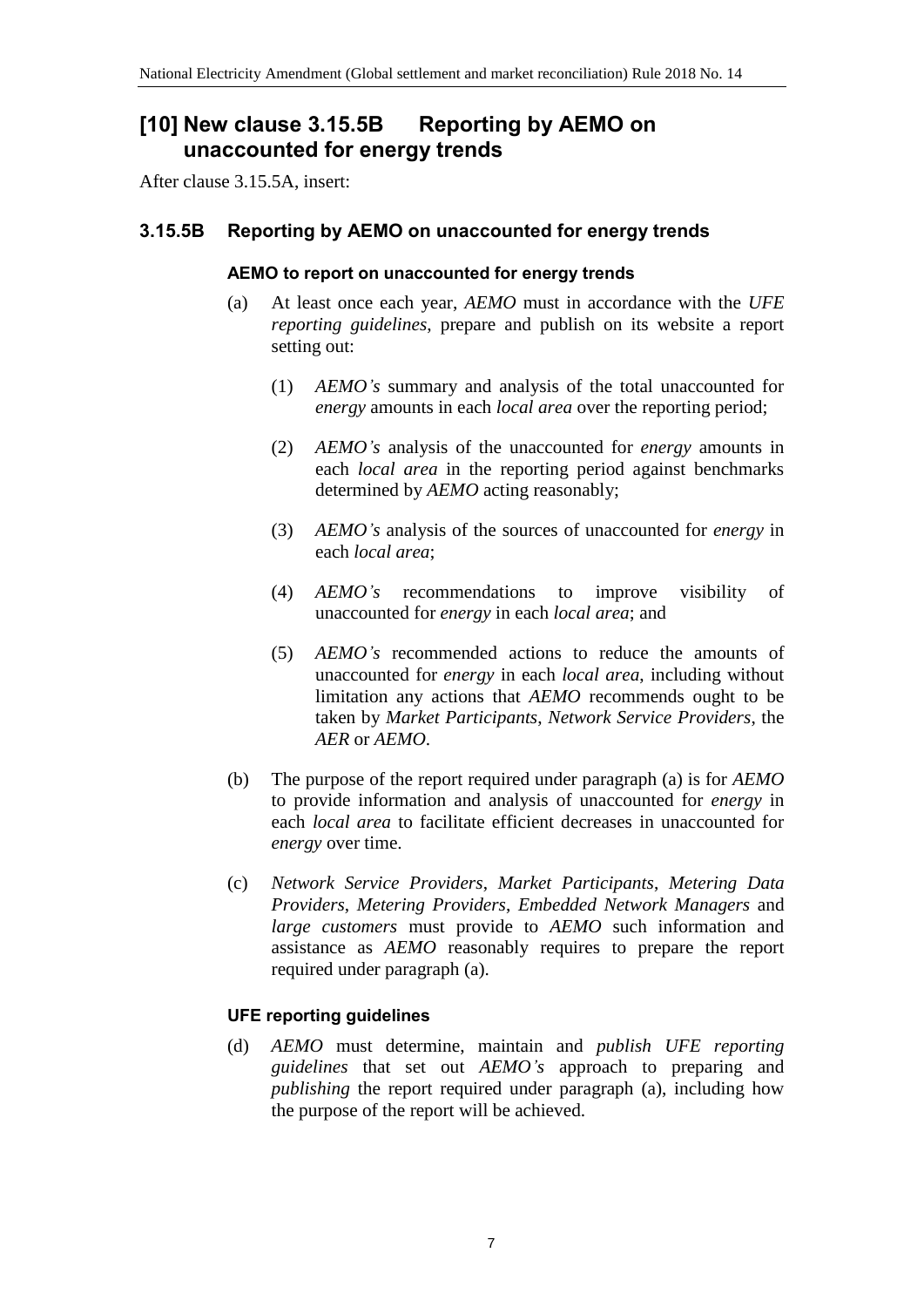- (e) In developing and amending the *UFE reporting guidelines*, *AEMO* must, subject to paragraph (f), comply with the *Rules consultation procedures*.
- (f) *AEMO* is not required to comply with the *Rules consultation procedures* when making minor or administrative amendments to the *UFE reporting guidelines*.

## **[11] Clause 3.15.6 Spot market transactions**

In Clause 3.15.6(a), insert a new paragraph in the **Note** as follows:

Where one *connection point* is assigned to both a single *transmission network connection point* and a *virtual transmission node*, the *intra-regional loss factor* for the *virtual transmission node* will apply.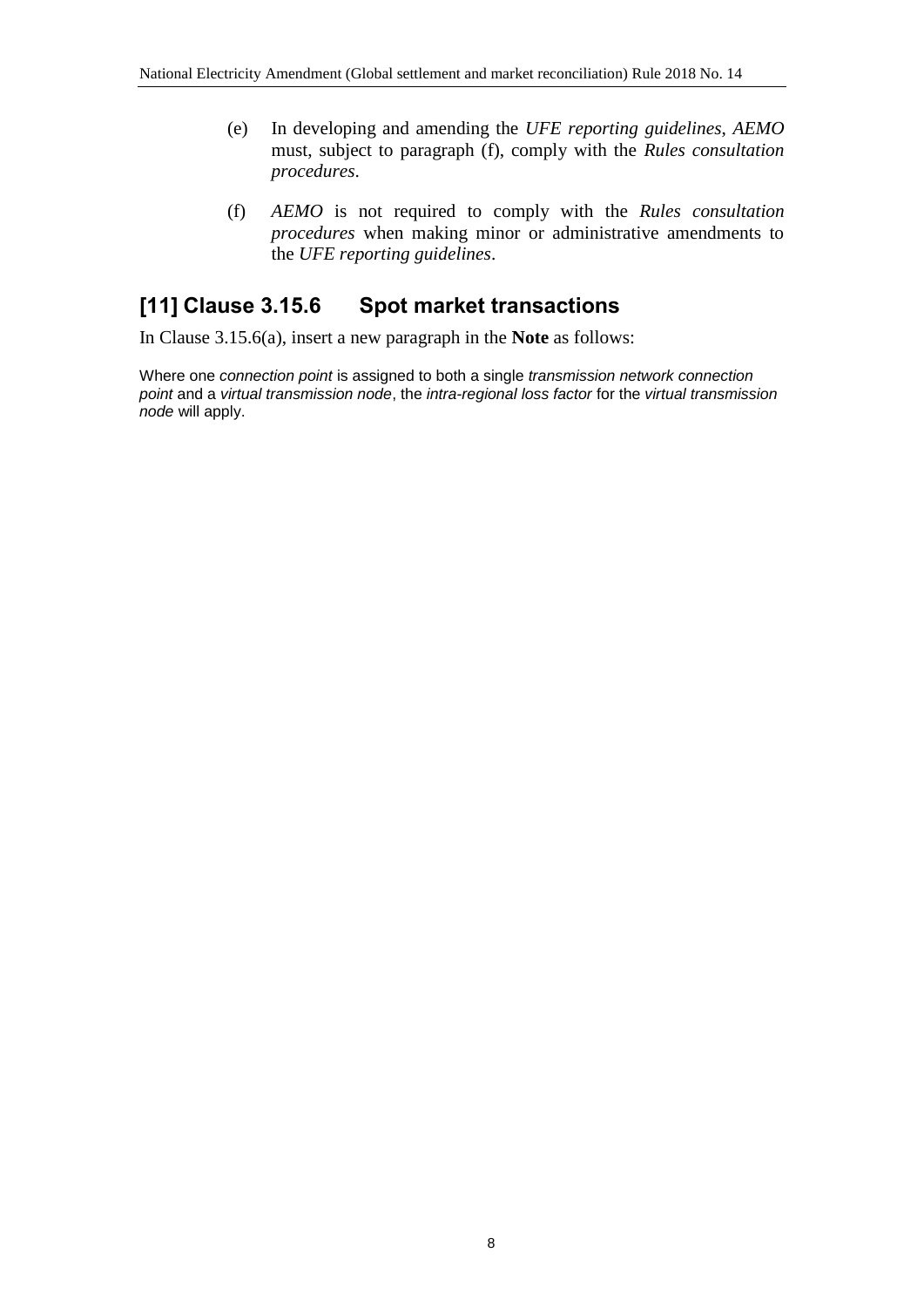# <span id="page-9-0"></span>**Schedule 2 Amendment to the National Electricity Rules**

[\(Clause 4\)](#page-2-1)

# **[1] Clause 6.20.1 Billing for distribution services**

In clause 6.20.1(e)(2), insert "*s*" at the end of the word "*Customer*".

# **[2] Clause 6.20.1 Billing for distribution services**

In clause 6.20.1(e)(3), insert "*First-Tier Customers* and" before "*Second-Tier Customers*" and insert "and" after ";".

# **[3] Clause 6.20.1 Billing for distribution services**

After 6.20.1(e)(3), insert:

(3A) *Non-Registered Customers*;

# **[4] Clause 6.20.1 Billing for distribution services**

In clause 6.20.1(e)(4), insert "*Non-Registered Customers, First-Tier Customers*" after "*Market Customers*,".

## **[5] Clause 6.20.1 Billing for distribution services**

In clause 6.20.1(e)(5), insert "*Non-Registered Customers, First-Tier Customers*" after "*Market Customers,*".

# **[6] Clause 6.20.1 Billing for distribution services**

In clause 6.20.1(f), omit (2) "*Non-Registered Customers; and*" and substitute "[**Deleted**]".

# **[7] Clause 6.20.1 Billing for distribution services**

In clause 6.20.1(g), delete "*Non-Registered Customers* and".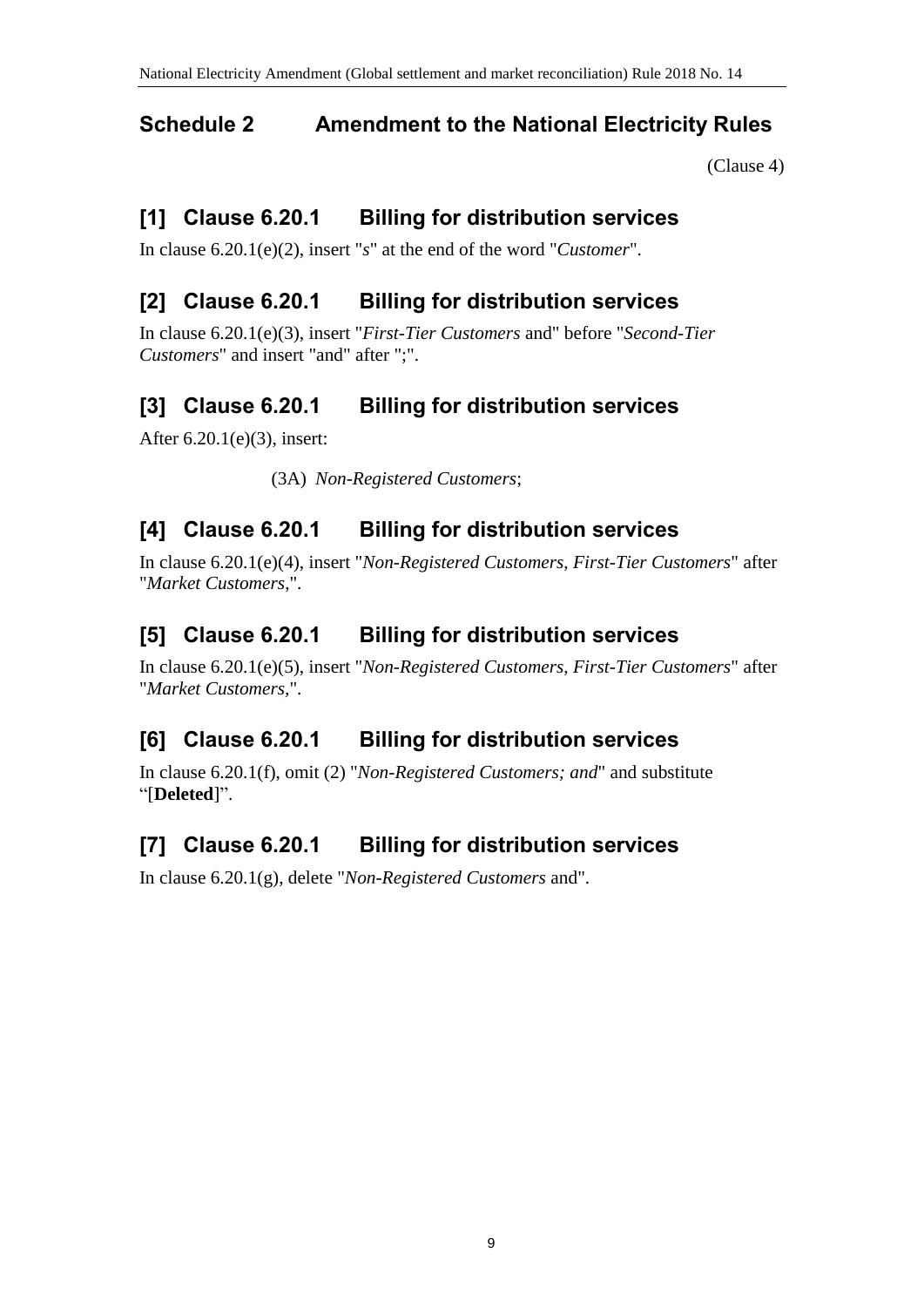### <span id="page-10-0"></span>**Schedule 3 Amendment to the National Electricity Rules**

[\(Clause 5\)](#page-2-2)

### **[1] Clause 7.2.1 Obligations of financially responsible Market Participants to establish metering installations**

After clause 7.2.1(c), insert:

- (d) In respect of a *connection point* where clause 7.6.3A or 7.6.3B applies, the relevant *Network Service Provider* must ensure that:
	- (1) a *Metering Coordinator* is appointed in respect of the *connection point* in accordance with clause 7.6.2;
	- (2) the *connection point* has a *metering installation* and that the *metering installation* is registered with *AEMO*; and
	- (3) prior to registration, a *NMI* has been obtained with respect to the *connection point*.

## **[2] Clause 7.6.2 Persons who may appoint Metering Coordinators**

After clause 7.6.2(a)(2), insert:

(2A) with respect to a *connection point* or proposed *connection point* that is on a *distribution network* and which connects that *distribution network* to an adjacent *distribution network* (other than an *embedded network*) by the *Distribution Network Service Provider* responsible for appointing the *Metering Coordinator* at that *connection point* as determined by agreement between the two *Distribution Network Service Providers* related to that *connection point*.

### **[3] Clause 7.6.3 Appointment with respect to transmission network connection**

Omit clause 7.6.3(a) and substitute:

(a) Subject to clause 7.6.3A, where a *connection point* or proposed *connection point* is on a *transmission network*, only the *Local Network Service Provider* or the *financially responsible Market Participant* at the *connection point* may be appointed as *Metering Coordinator* under clause 7.6.2.

### **[4] New Clause 7.6.3A Appointment with respect to transmission network connection to distribution network**

After clause 7.6.3, insert: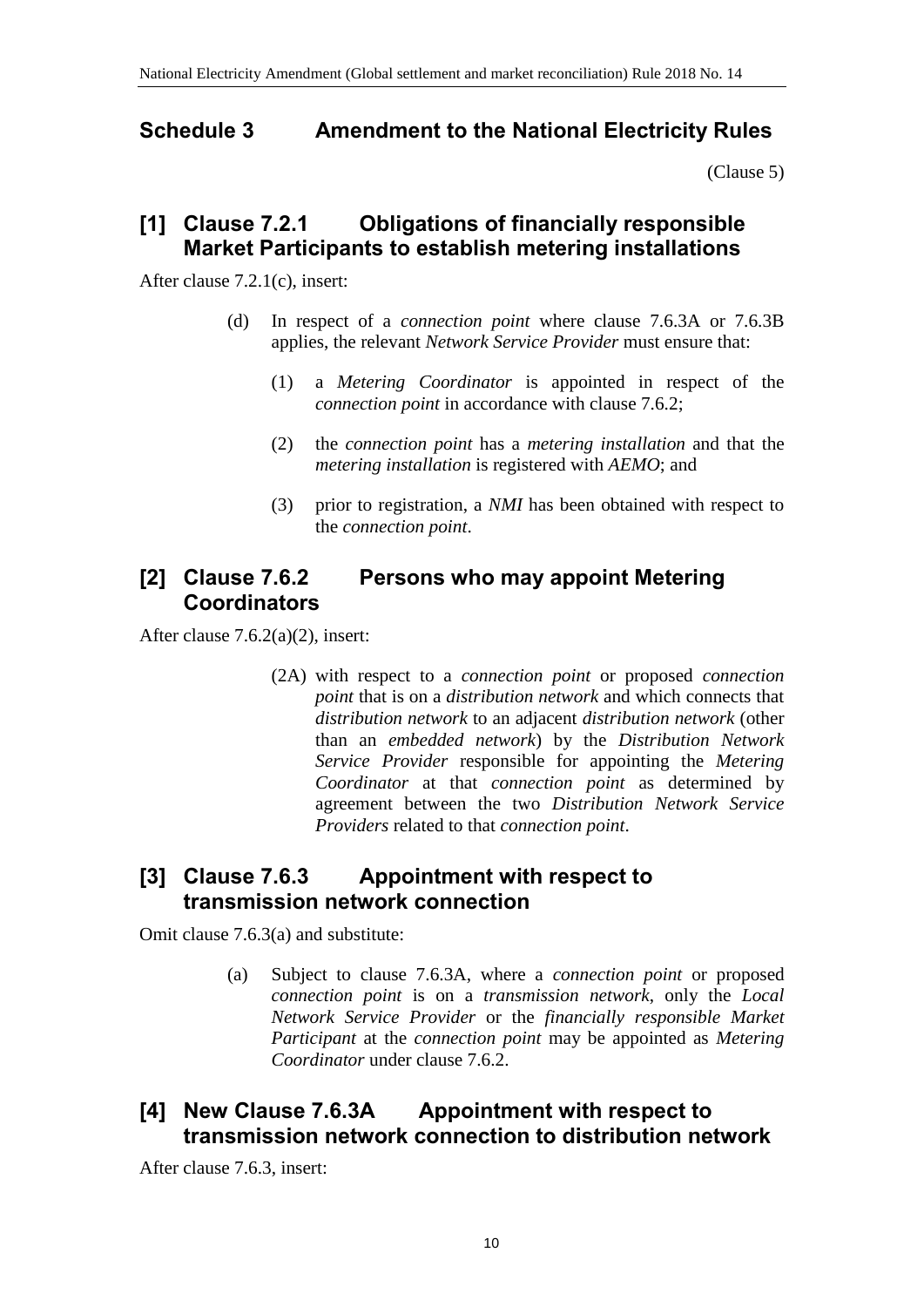### **7.6.3A Appointment with respect to transmission network connection to distribution network**

Where a *connection point* or proposed *connection point* is a *transmission connection point* that is not a *market connection point*, only the *Local Network Service Provider* at the *connection point* may be appointed as *Metering Coordinator* under clause 7.6.2.

### **[5] New Clause 7.6.3B Appointment with respect to connection of adjacent distribution networks**

After clause 7.6.3A, insert:

### **7.6.3B Appointment with respect to distribution network connection to adjacent distribution network**

Where a *connection point* or proposed *connection point* is on a *distribution network* and *connects* that *distribution network* to an adjacent *distribution network* (other than an *embedded network*) the *Local Network Service Provider* at the *connection point* may be appointed as *Metering Coordinator* under clause 7.6.2.

## **[6] Clause 7.6.4 Type 7 metering installations**

In clause 7.6.4, delete the heading and substitute:

### **7.6.4 Type 7 metering installations and non-market unmetered load**

## **[7] Clause 7.6.4 Type 7 metering installations**

In clauses 7.6.4(a) and 7.6.4(b), insert "or *non-market unmetered load*" after "type 7 *metering installation*".

### **[8] Clause 7.7.1 Obligations of financially responsible Market Participants on Metering Coordinator default event and end of contract term**

In clause 7.7.1, after paragraph (b), insert:

- (b1) Without limiting the obligations under clause 7.2.1(d) of a *Network Service Provider* that has appointed a *Metering Coordinator* for a *connection point* where clause 7.6.3A or 7.6.3B applies (the **relevant Network Service Provider**), the relevant *Network Service Provider* must appoint a new *Metering Coordinator* in respect of a *connection point* in circumstances where a *Metering Coordinator default event* occurs with respect to the existing *Metering Coordinator* for the *connection point*.
- (b2) The relevant *Network Service Provider* must appoint the *Metering Coordinator* in accordance with paragraph (b1) as soon as practicable after the *Metering Coordinator default event* occurs.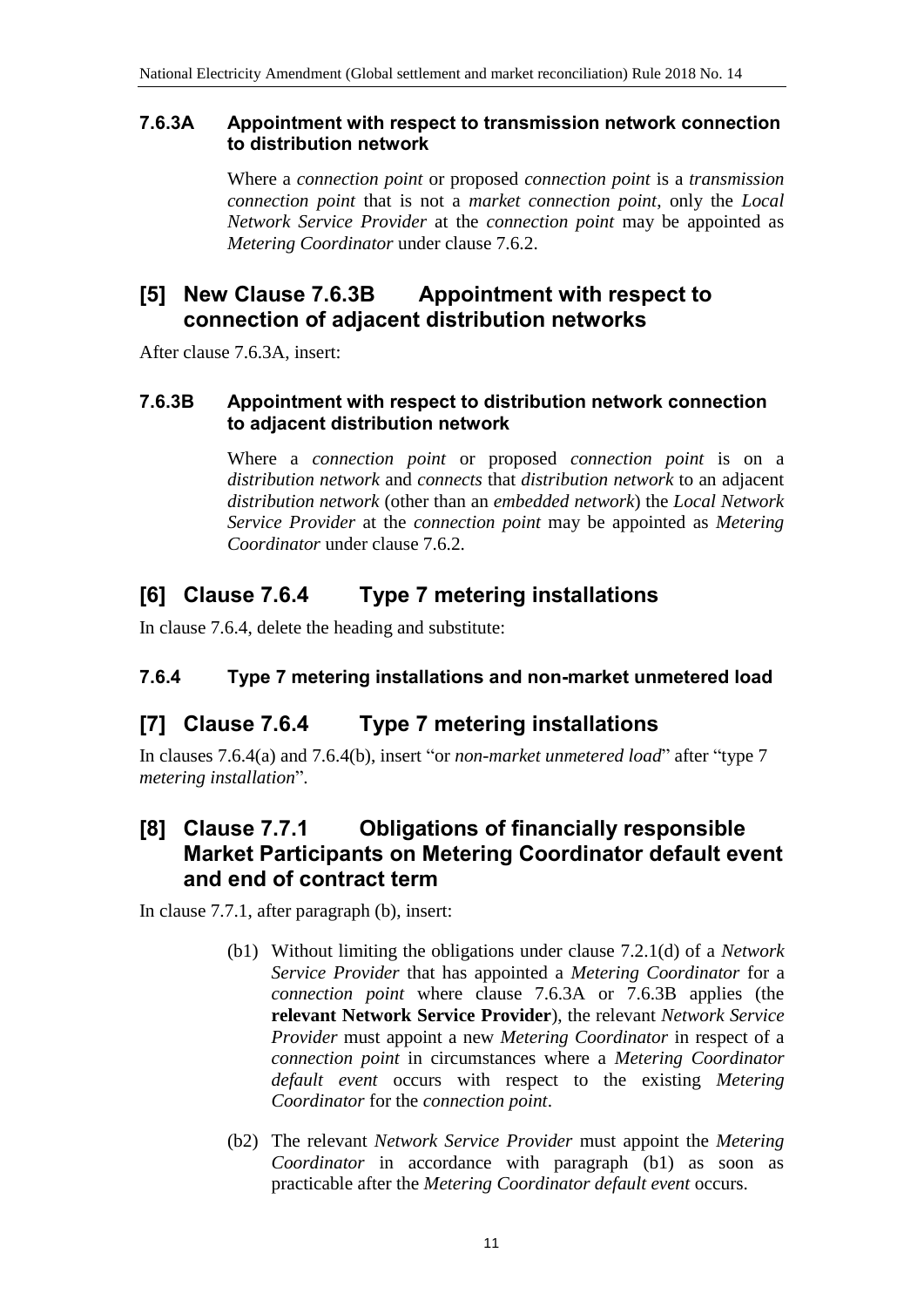### **[9] Clause 7.7.2 Notices to be provided by Metering Coordinator**

In clause 7.7.2(a), after "*financially responsible Market Participant*" insert "or in respect of a *connection point* where clause 7.6.3A or 7.6.3B applies, the *Network Service Provider* that has appointed the *Metering Coordinator* for that *connection point*".

# **[10] Clause 7.7.3 AEMO may issue breach notice**

In clause 7.7.3(d), after "*financially responsible Market Participant*" wherever occurring insert "or in respect of a *connection point* where clause 7.6.3A or 7.6.3B applies, the *Network Service Provider* that has appointed the *Metering Coordinator* for that *connection point*".

# **[11] Clause 7.9.1 Responsibility for testing**

In clauses 7.9.1(e)(2) and 7.9.1(g)(1), after "*financially responsible Market Participant*" insert "or in respect of a *connection point* where clause 7.6.3A or 7.6.3B applies, the *Network Service Provider* that has appointed the *Metering Coordinator* for that *connection point*".

# **[12] Clause 7.9.4 Errors found in metering tests, inspections or audits**

In clause 7.9.4(e), after "*financially responsible Market Participant*" insert "or in respect of a *connection point* where clause 7.6.3A or 7.6.3B applies, the *Network Service Provider* that has appointed the *Metering Coordinator* for that *connection point*".

## **[13] Clause 7.11.3 Changes to energy data or to metering data**

In clause 7.11.3(c)(2), after "*financially responsible Market Participant*" insert "or in respect of a *connection point* where clause 7.6.3A or 7.6.3B applies, the *Network Service Provider* that has appointed the *Metering Coordinator* for that *connection point*".

# **[14] Clause 7.10.5 Periodic energy metering**

In clause 7.10.5(b)(1), insert "*first-tier load* and" after "each".

# **[15] Clause 7.10.5 Periodic energy metering**

In clause 7.10.5(b), omit subparagraphs (2), (3) and (4) and substitute in each case "[**Deleted**]".

## **[16] Clause 7.16.3 Requirements of the metrology procedure**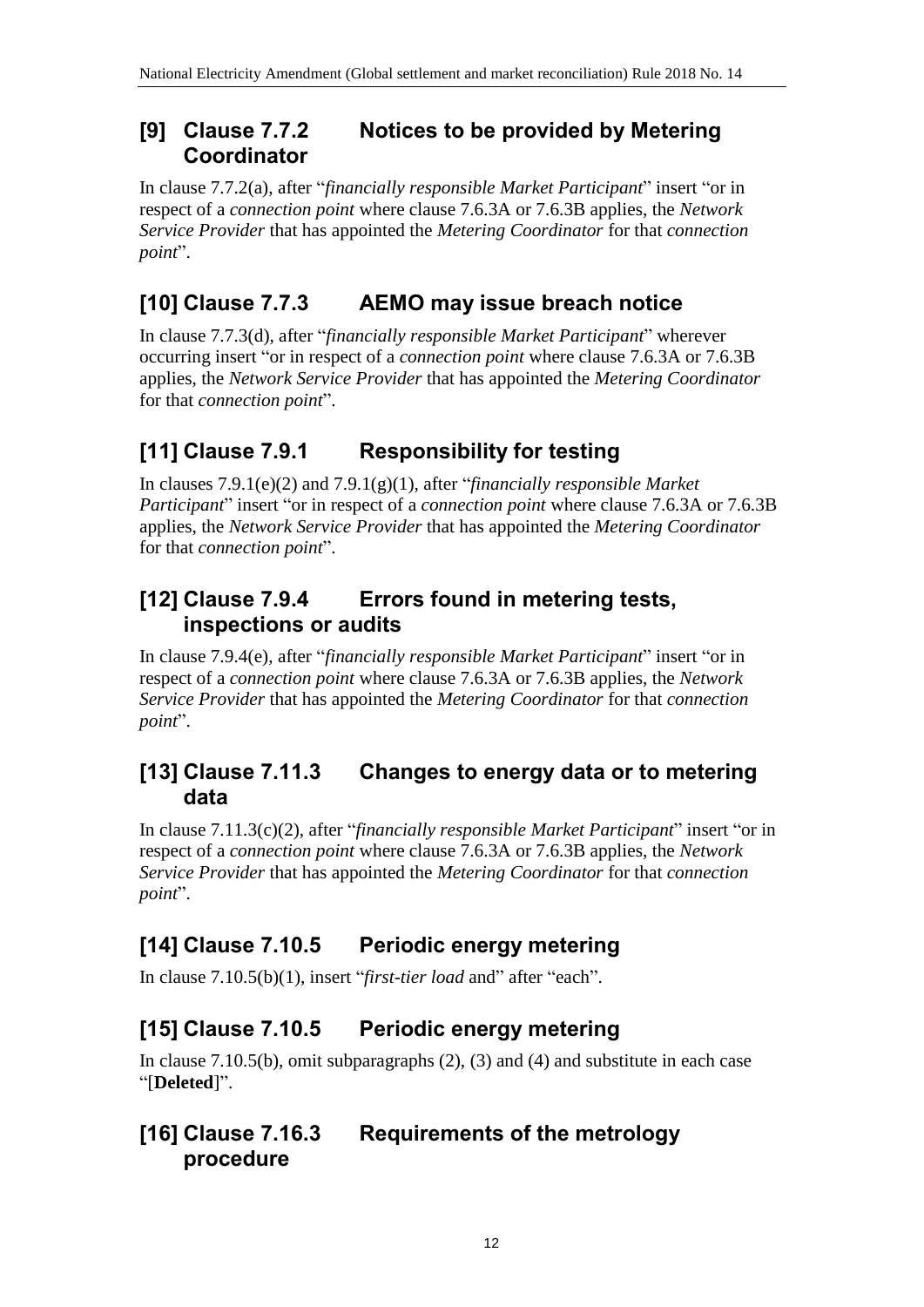Omit subclause  $7.16.3(c)(6)(iii)$  and substitute:

(iii) the method by which *accumulated metering data* is to be converted by *AEMO* into *trading interval metering data*;

### **[17] Clause 7.16.3 Requirements of the metrology procedure**

In clause 7.16.3(c), after subclause (6) insert:

- (6A) procedures for the inclusion of *non-market unmetered load* in *settlements* including:
	- (i) the creation of a *NMI* for the *non-market unmetered load*;
	- (ii) the assignment of *connection points* relating to *non-market unmetered load* to a single *transmission network connection point* or *virtual transmission node*;
	- (iii) the methodology for calculating a *load* and *load* profile for *non-market unmetered load*; and
	- (iv) the provision of the estimated volumes of *non-market unmetered load* to *AEMO* for inclusion in *settlements*; and

## **[18] Schedule 7.1 Metering register**

In S7.1.2(a)(6) of Schedule 7.1, omit "*Second-Tier Customer* and *Non-Registered Second-Tier Customer*".

## **[19] Schedule 7.1 Metering register**

In S7.1.2(e)(1) of Schedule 7.1, insert "and" at the end of the sentence.

### **[20] Schedule 7.1 Metering register**

In  $S7.1.2(e)(2)$  of Schedule 7.1, omit "; and" and substitute ".".

## **[21] Schedule 7.1 Metering register**

Omit subparagraph S7.1.2(e)(3) of Schedule 7.1 and substitute "[**Deleted**]".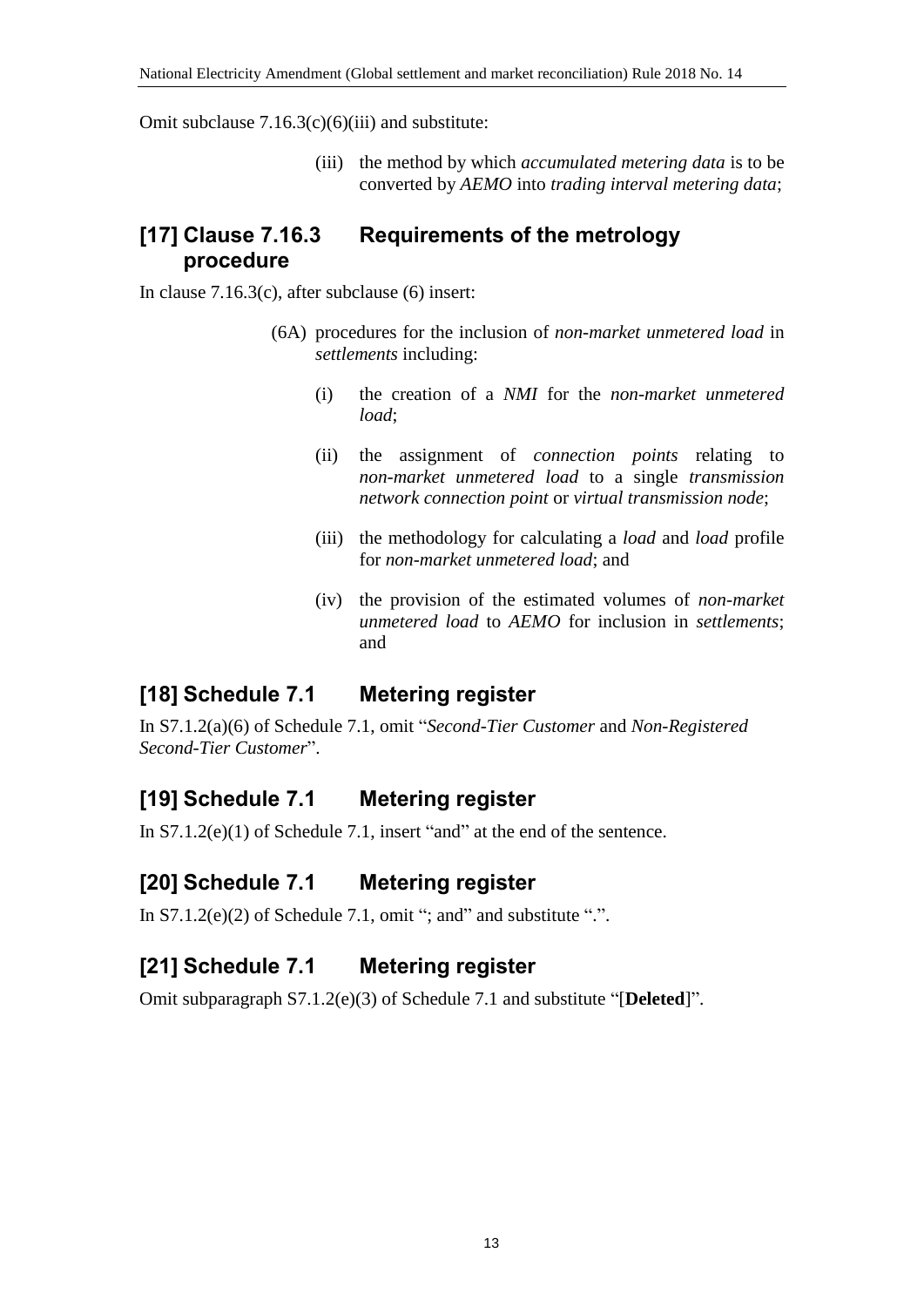## <span id="page-14-0"></span>**Schedule 4 Amendment to the National Electricity Rules**

[\(Clause 6\)](#page-2-3)

## **[1] Chapter 10 New Definitions**

In Chapter 10, insert the following new definitions in alphabetical order:

#### *non-market unmetered load*

Unmetered *load* that does not meet the criteria in the *Rules* or procedures authorised under the *Rules* for classification as a type 7 *metering installation*.

### *UFE reporting guidelines*

Guidelines made, amended and *published* by AEMO in accordance with clauses  $3.15.5B(d)$  to (f).

## **[2] Chapter 10 Substituted Definitions**

In Chapter 10, substitute the following definitions:

#### *adjusted gross energy*

The *energy* adjusted in accordance with clause 3.15.4.

### *first-tier load*

Electricity purchased at a *connection point* directly and in its entirety by a *franchise customer* from the *Local Retailer* and which is classified as a *first-tier load* in accordance with Chapter 2.

### *Local Retailer*

In relation to a *local area*, the *Customer* who is responsible under the laws of the relevant *participating jurisdiction* for the *supply* of electricity to *franchise customers* in that *local area*.

#### *non-market generating unit*

A *generating unit* whose entire output is consumed by a *market load* located at the same *connection point* and which has been classified as such in accordance with Chapter 2.

#### *second-tier load*

Electricity purchased at a *connection point* in its entirety other than directly from the *Local Retailer* by a *franchise customer* or from the *spot market* and which is classified as a *second-tier load* in accordance with Chapter 2.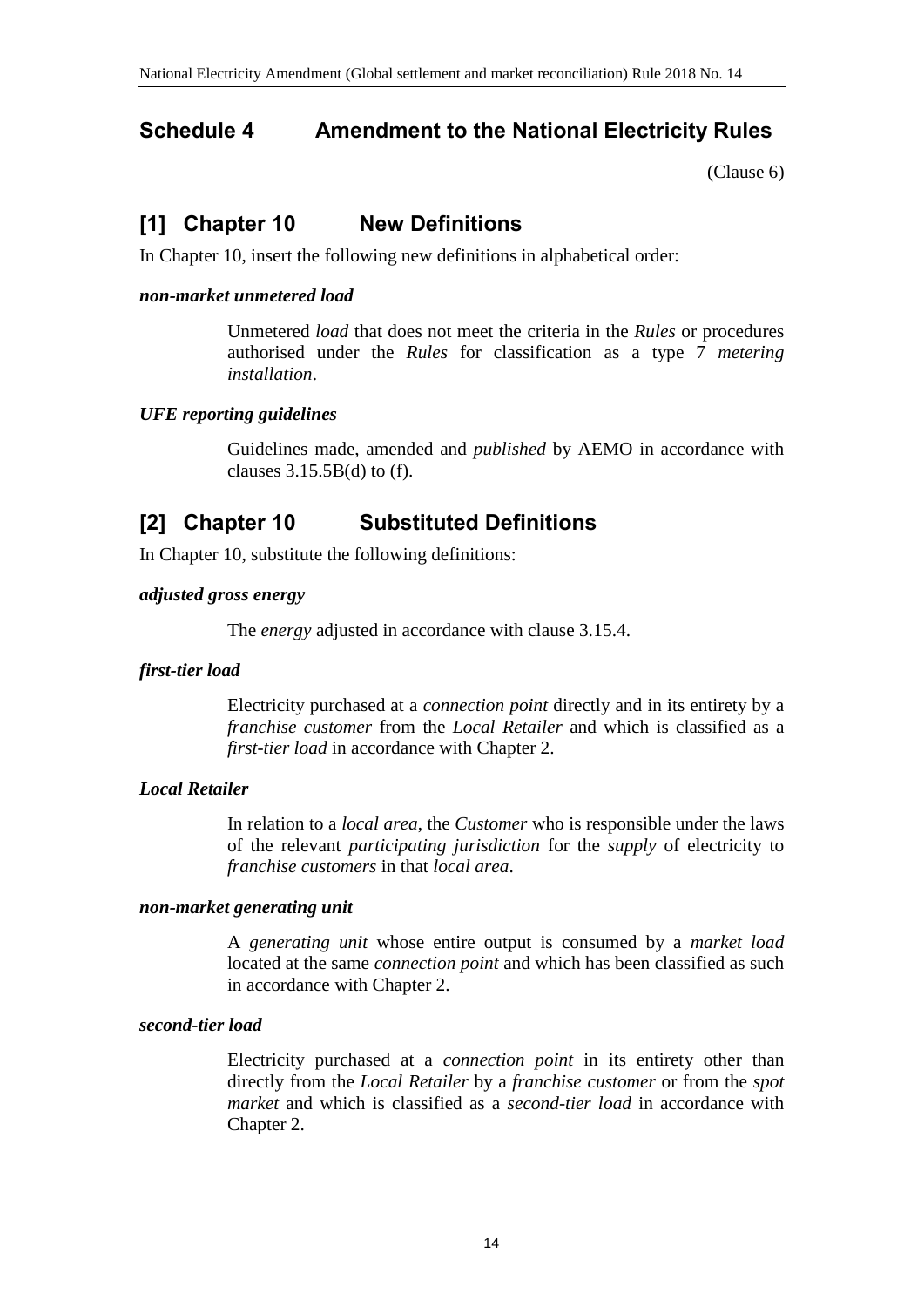### <span id="page-15-0"></span>**Schedule 5 Savings and Transitional Amendments to the National Electricity Rules**

[\(Clause 7\)](#page-2-4)

### **[1] New Part ZZZN Global settlement and market reconciliation**

After Part ZZZM insert:

### **Part ZZZN Global settlement and market reconciliation**

### **11.112 Rules consequential on the making of the National Electricity Amendment (Global settlement and market reconciliation) Rule 2018**

### **11.112.1 Definitions**

For the purposes of this rule 11.112:

**Amending Rule** means the National Electricity Amendment (Global settlement and market reconciliation) Rule 2018.

**effective date** means 6 February 2022 which is the Commencement Date of Schedules 1 to 4 of the Amending Rule.

**new clause 2.2.5(a)** means clause 2.2.5(a) of the *Rules* and all related definitions in the *Rules* as in force on and from the effective date.

**new clause 3.15.5(d)** means clause 3.15.5(d) of the *Rules* and all related definitions in the *Rules* as in force on and from the effective date.

**new clause 3.15.5B(a)** means clause 3.15.5B(a) of the *Rules* and all related definitions in the *Rules* as in force on and from the effective date.

**new clause 3.15.5B(d)** means clause 3.15.5B(d) of the *Rules* and all related definitions in the *Rules* as in force on and from the effective date.

**old clause 2.2.5(a)** means clause 2.2.5(a) of the *Rules* and all related definitions in the *Rules* as in force immediately before the effective date.

### **11.112.2 Amendments to AEMO procedures**

(a) By 1 December 2019, *AEMO* must review and where necessary amend and *publish* the following documents to apply from the effective date to take into account the Amending Rule and for the avoidance of doubt, *AEMO* must amend the following documents to require all *metering data* from *first-tier loads* to be provided to *AEMO* by the relevant *Metering Data Provider* in accordance with the relevant procedures: